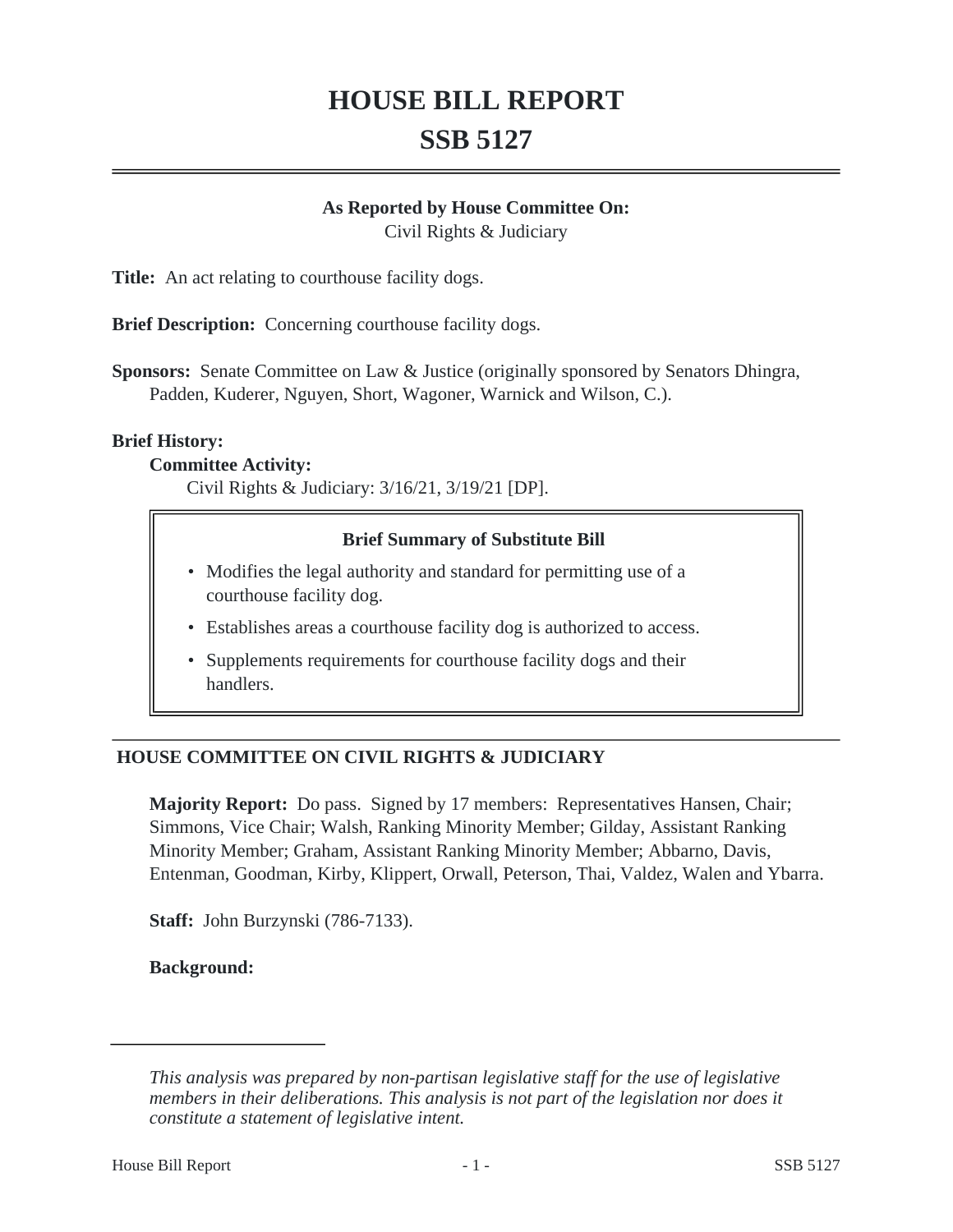Washington law authorizes courts to permit courthouse facility dogs in any judicial proceedings and adopt rules for the use of such dogs.

A "courthouse facility dog" is a dog that: (1) has graduated from a program of an assistance dog organization that is accredited by a recognized organization whose main purpose is to grant accreditation to assistance dog organizations based on standards of excellence in all areas of assistance dog acquisition, training of the dogs and their handlers, and placement; and (2) was specially selected to provide services in the legal system to provide quiet companionship to witnesses during stressful legal proceedings thereby enabling them to better engage with the process.

Courts with an available courthouse facility dog must allow a witness under age 18, or who has a developmental disability, to be accompanied by a courthouse facility dog. Courts may allow any other witness to be accompanied by a courthouse facility dog.

A party desiring the assistance of a courthouse facility dog must file a motion setting out:  $(1)$  the credentials of the dog;  $(2)$  that the dog is adequately insured;  $(3)$  that a relationship has been established between the witness and the dog in anticipation of testimony; and (4) reasons why the dog is necessary to facilitate the witness's testimony.

Upon a finding that the presence of a courthouse facility dog is necessary to facilitate a witness's testimony, the witness must be afforded the opportunity to have a courthouse facility dog accompany the witness while testifying if a courthouse facility dog and certified handler are available within the jurisdiction of the court in which the proceeding is held.

A certified handler must be present in the courtroom with the courthouse facility dog. A "certified handler" is a person who: (1) was trained to handle the courthouse facility dog by the assistance dog organization that placed the dog; and (2) is a professional working in the legal system who is knowledgeable about its practices.

Washington law provides the courthouse facility dog should be trained to accompany the witness to the stand without being attached to the certified handler by a leash and lie on the floor out of view of the jury while the witness testifies.

In a jury trial, during the course of jury selection and with the court's approval, either party may question prospective jurors on whether the presence of a courthouse facility dog would create undue sympathy or prejudice. To the extent possible, the court must ensure the jury cannot observe the courthouse facility dog prior to, during, or after witness testimony. On request, the court must provide a jury instruction designed to prevent any prejudice from the presence of the courthouse facility dog.

# **Summary of Substitute Bill:**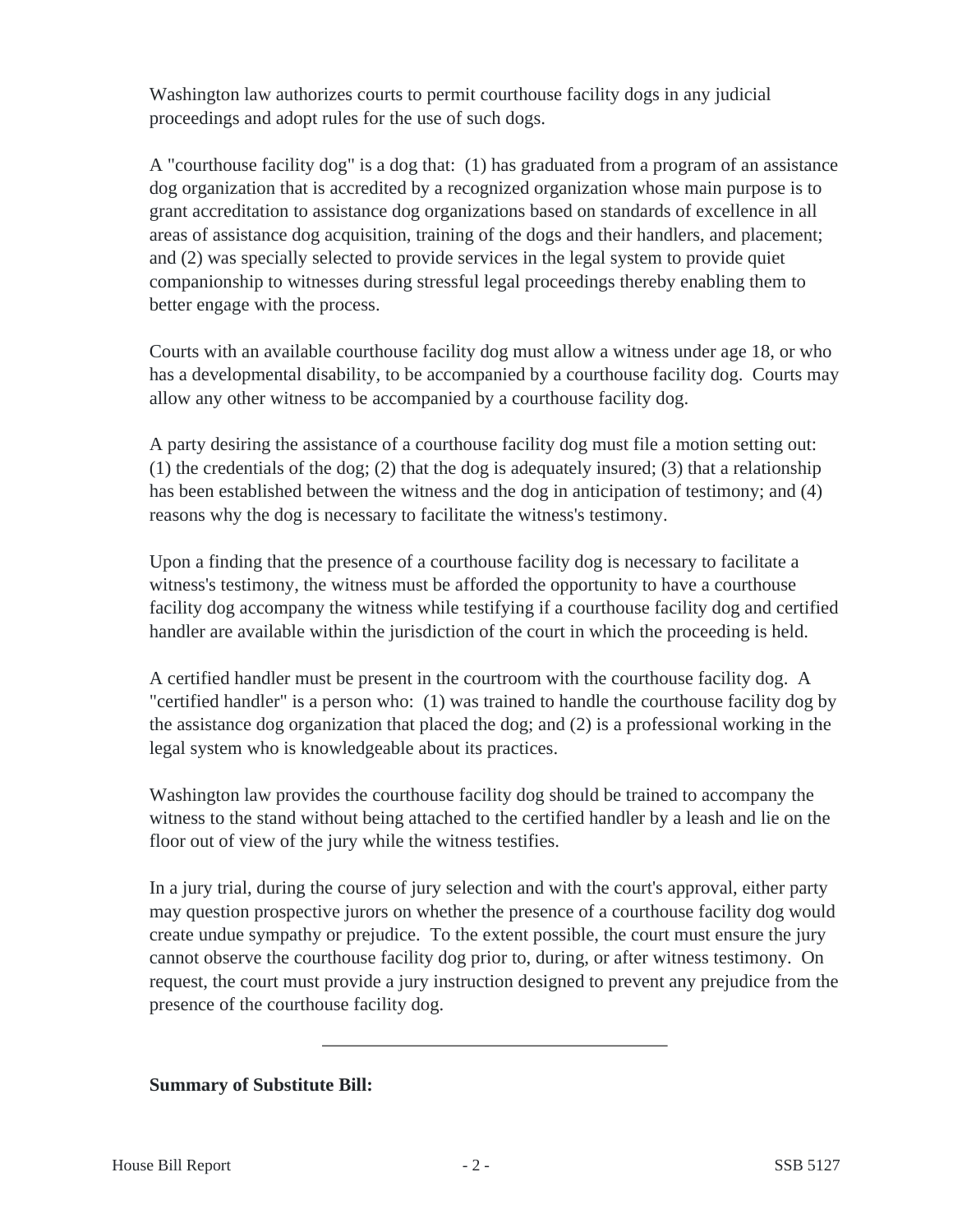# Legal Authority and Standard.

Courts are authorized to exercise discretion in permitting a courthouse facility dog to be used in any judicial proceeding, but must continue to allow a witness who is under age 18, or who has a developmental disability, to use a courthouse facility dog if the courthouse has one available.

A motion for a court to permit the use of a courthouse facility dog must set out the reasons why the courthouse facility dog would help reduce the witness's anxiety and elicit the witness's testimony.

When the court finds the circumstances warrant the presence of a courthouse facility dog, the court must state the basis for its decision on the record.

## Courthouse Facility Dog Access.

A courthouse facility dog accompanied by a certified handler is expressly authorized to access: (1) any courthouse; (2) any location where the courthouse facility dog and certified handler provide services, participate in administrative activities of the courthouse facility dog program, engage in community outreach, or participate in training activities; (3) any location related to a law enforcement investigation where law enforcement requests their presence; and (4) matters pending in the civil or criminal justice system.

Authorized locations include, but are not limited to, places of public accommodation, all modes of public transportation, children's advocacy centers, schools, day care facilities, law enforcement agencies, prosecutors' offices, attorneys' offices, medical facilities, specialty courts, and court-appointed special advocates and guardian ad litem program offices.

## Courthouse Facility Dog and Handler Requirements.

In addition to existing requirements, a courthouse facility dog must: (1) demonstrate continued proficiency in providing safe and reliable services through ongoing training according to the assistance dog organization's training standards; (2) be specially selected to provide services in the legal system to provide quiet companionship to witnesses and potential witnesses during stressful interviews, examinations, meetings, and other encounters associated with a law enforcement investigation, and legal proceedings; and (3) travel as needed with a certified handler as a team to and from authorized locations for training, community outreach, and other purposes associated with the operations of a courthouse facility dog program.

In addition to existing requirements, a certified handler must be a professional working in the legal system who is knowledgeable about its practices including, but not limited to, victim advocates, forensic interviewers, detectives, prosecuting attorneys, and guardians ad litem. The certified handler may be asked to show identification provided by the qualified assistance dog organization that trained the courthouse facility dog and certified handler.